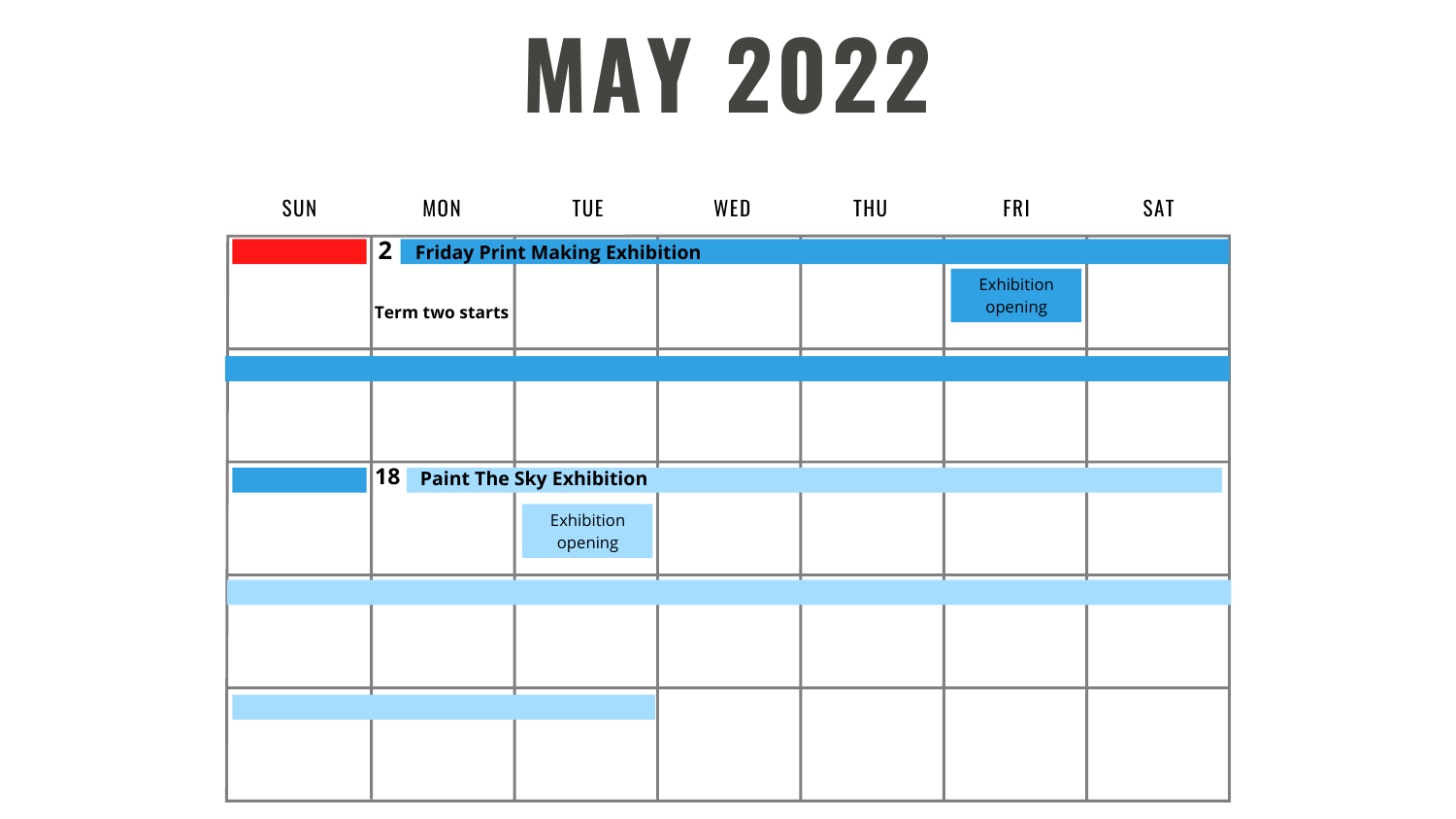## **JUNE 2022**

| <b>Auckland Photography Festival)</b> |  |
|---------------------------------------|--|
|                                       |  |
|                                       |  |
| 24<br>Matariki<br>holiday<br>observed |  |
|                                       |  |



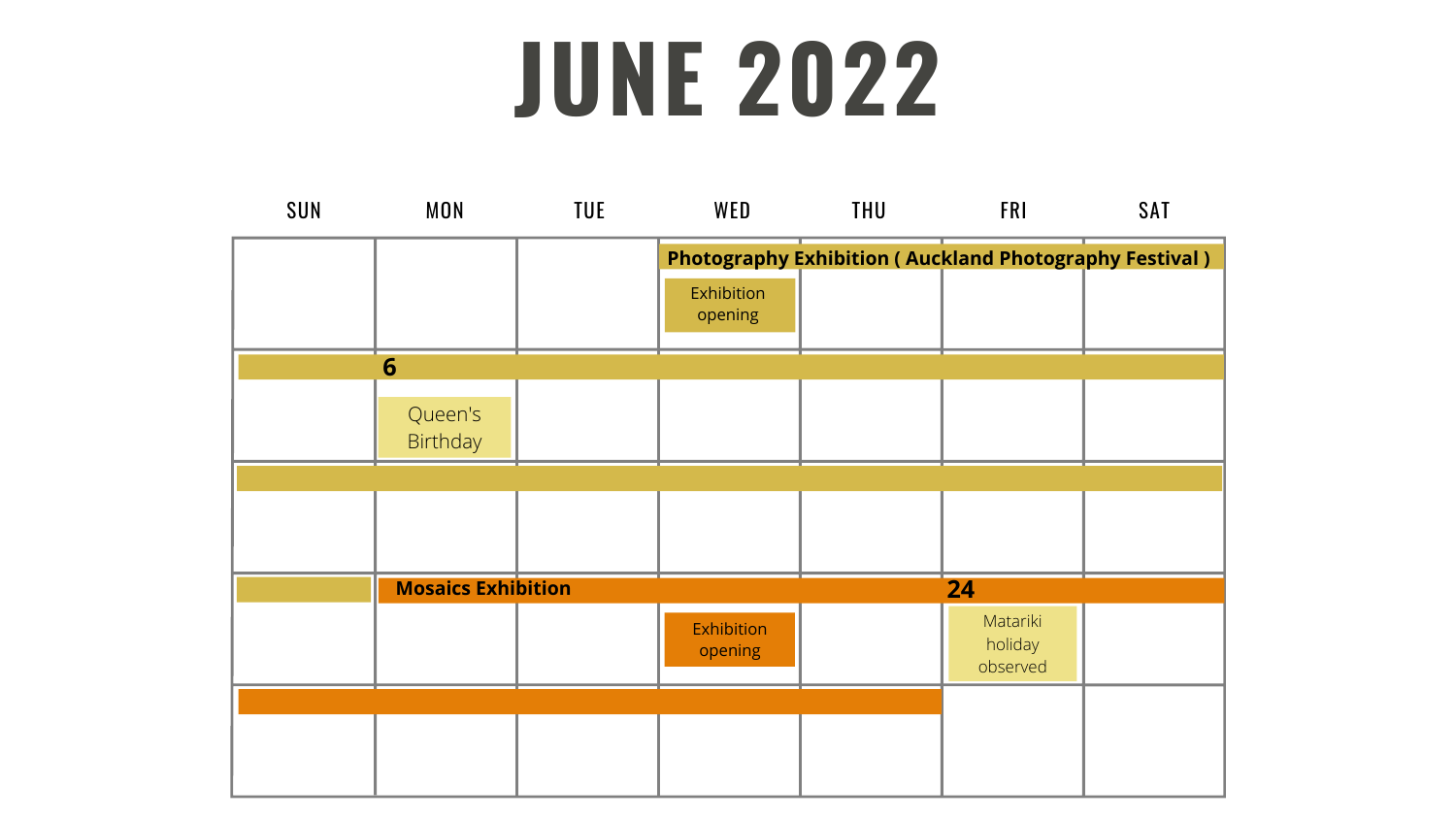## **JULY 2022**

## **Term two ends** Exhibition opening

| SUN | <b>MON</b>                 | <b>TUE</b> | WED                                       | <b>THU</b>            | <b>FRI</b>    | <b>SAT</b>            |
|-----|----------------------------|------------|-------------------------------------------|-----------------------|---------------|-----------------------|
|     |                            |            |                                           |                       |               |                       |
|     |                            |            |                                           |                       |               | Exhibition<br>opening |
|     | <b>Matariki Exhibition</b> |            |                                           |                       | 8             | <b>Break</b>          |
|     |                            |            |                                           |                       | Term two ends |                       |
|     |                            |            |                                           |                       |               |                       |
|     |                            |            |                                           |                       |               |                       |
|     |                            |            |                                           |                       |               |                       |
|     |                            |            |                                           |                       |               |                       |
|     |                            |            |                                           |                       |               |                       |
|     | 25                         |            | <b>Face and Figure Drawing Exhibition</b> |                       |               |                       |
|     | Term three starts          |            |                                           | Exhibition<br>opening |               |                       |

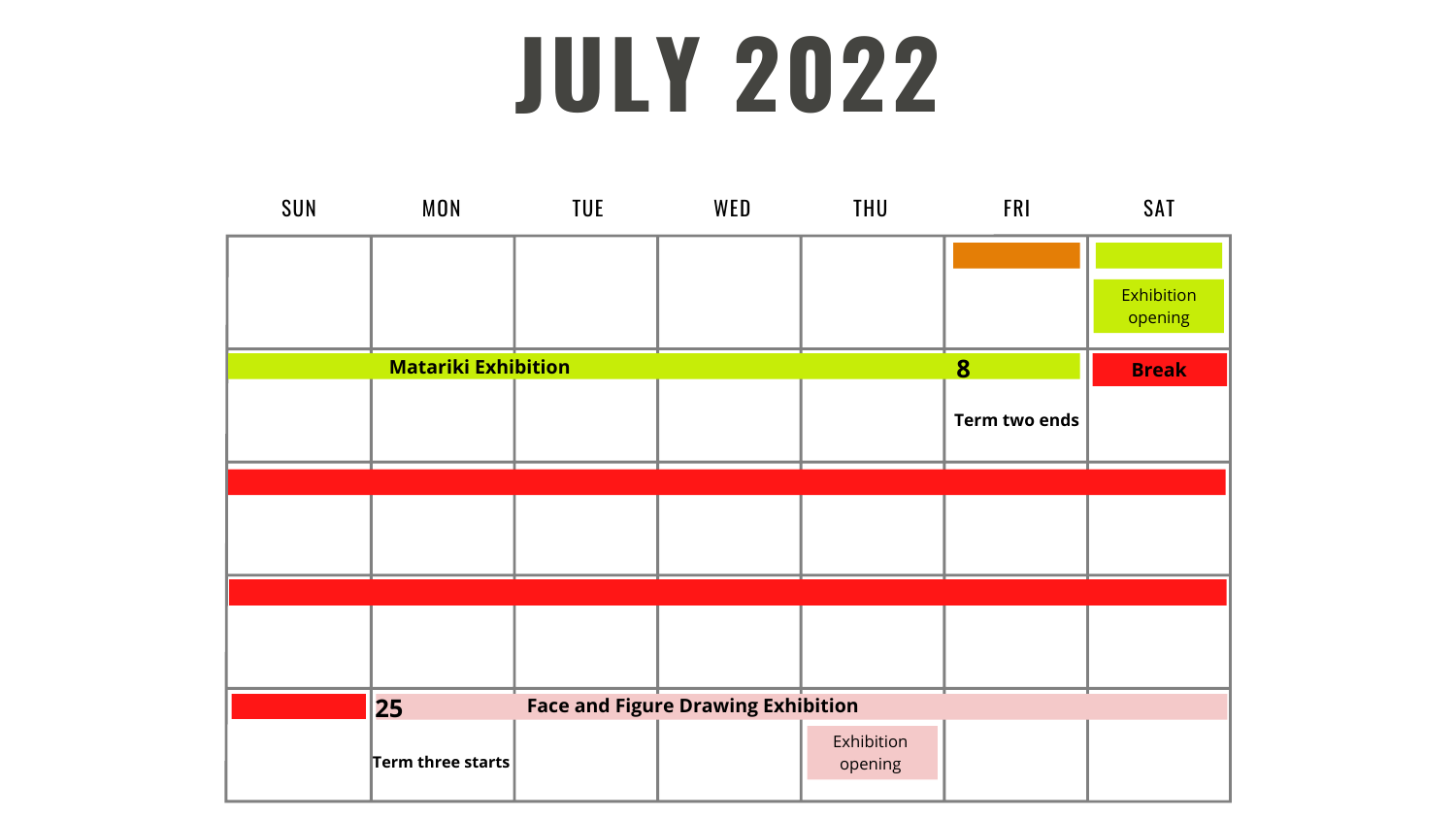## **AUGUST 2022**

| SUN | <b>MON</b> | TUE                                      | WED | <b>THU</b>             | <b>FRI</b> | SAT |
|-----|------------|------------------------------------------|-----|------------------------|------------|-----|
|     |            |                                          |     |                        |            |     |
|     |            |                                          |     |                        |            |     |
|     |            |                                          |     |                        |            |     |
|     |            | <b>Drawing and Painting with a Twist</b> |     |                        |            |     |
|     |            | Exhibition<br>opening                    |     |                        |            |     |
|     |            |                                          |     |                        |            |     |
|     |            |                                          |     |                        |            |     |
|     |            | <b>Music Recording Exhibition</b>        |     |                        |            |     |
|     |            | <b>Multimedia Exhibition</b>             |     | Exhibition<br>openings |            |     |
|     |            |                                          |     |                        |            |     |
|     |            |                                          |     |                        |            |     |
|     |            |                                          |     |                        |            |     |

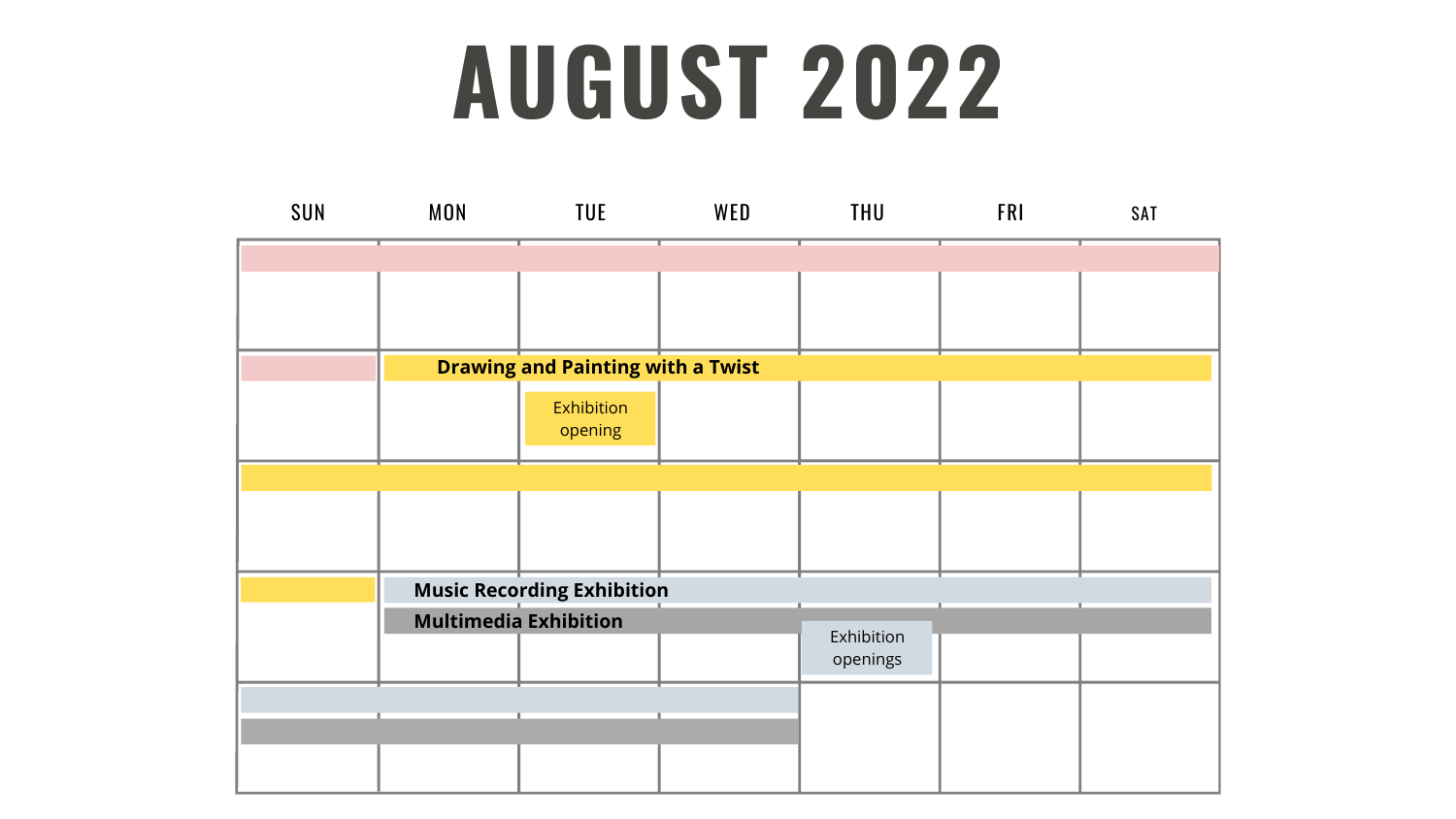#### **SEPTEMBER 2022**

# **Term three ends 30 Break**

| SUN | <b>MON</b> | <b>TUE</b>                           | WED                                            | <b>THU</b> | <b>FRI</b>      | <b>SAT</b>  |
|-----|------------|--------------------------------------|------------------------------------------------|------------|-----------------|-------------|
|     |            |                                      |                                                |            |                 |             |
|     |            |                                      |                                                |            |                 |             |
|     |            |                                      |                                                |            |                 |             |
|     |            | Toi Ora Artists Highlight Exhibition |                                                |            |                 |             |
|     |            |                                      |                                                |            |                 |             |
|     |            |                                      |                                                |            |                 |             |
|     |            |                                      |                                                |            |                 |             |
|     |            |                                      |                                                |            |                 |             |
|     |            |                                      | <b>Mental Health Awareness Week Exhibition</b> |            |                 |             |
|     |            |                                      |                                                |            |                 |             |
|     |            |                                      |                                                |            |                 |             |
|     |            |                                      |                                                |            | 30              | <b>Brea</b> |
|     |            |                                      |                                                |            | Term three ends |             |

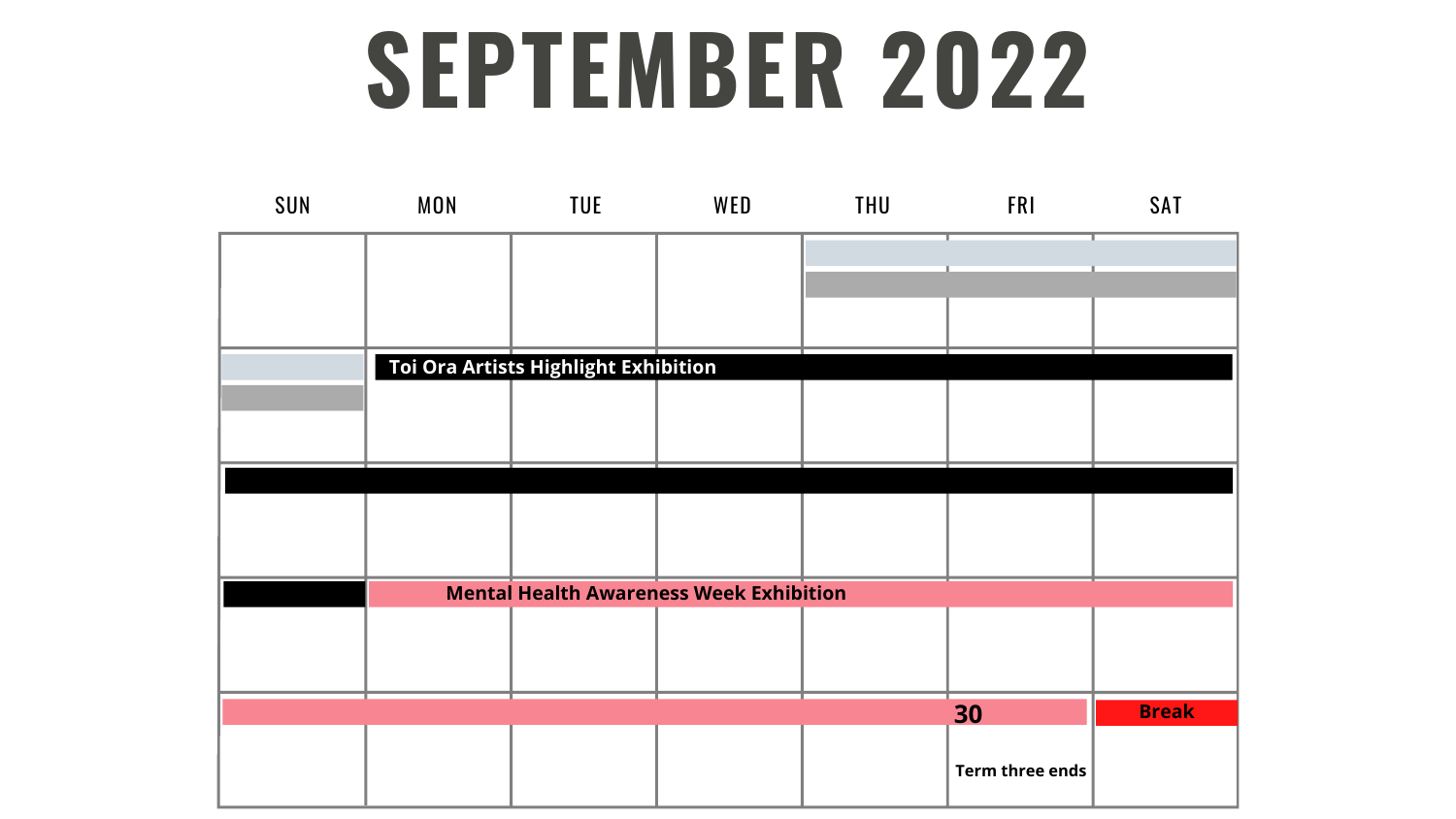## **OCTOBER 2022**





#### FRI SAT

| Exhibition<br>opening |  |
|-----------------------|--|
|                       |  |
|                       |  |
|                       |  |
|                       |  |
|                       |  |
|                       |  |
|                       |  |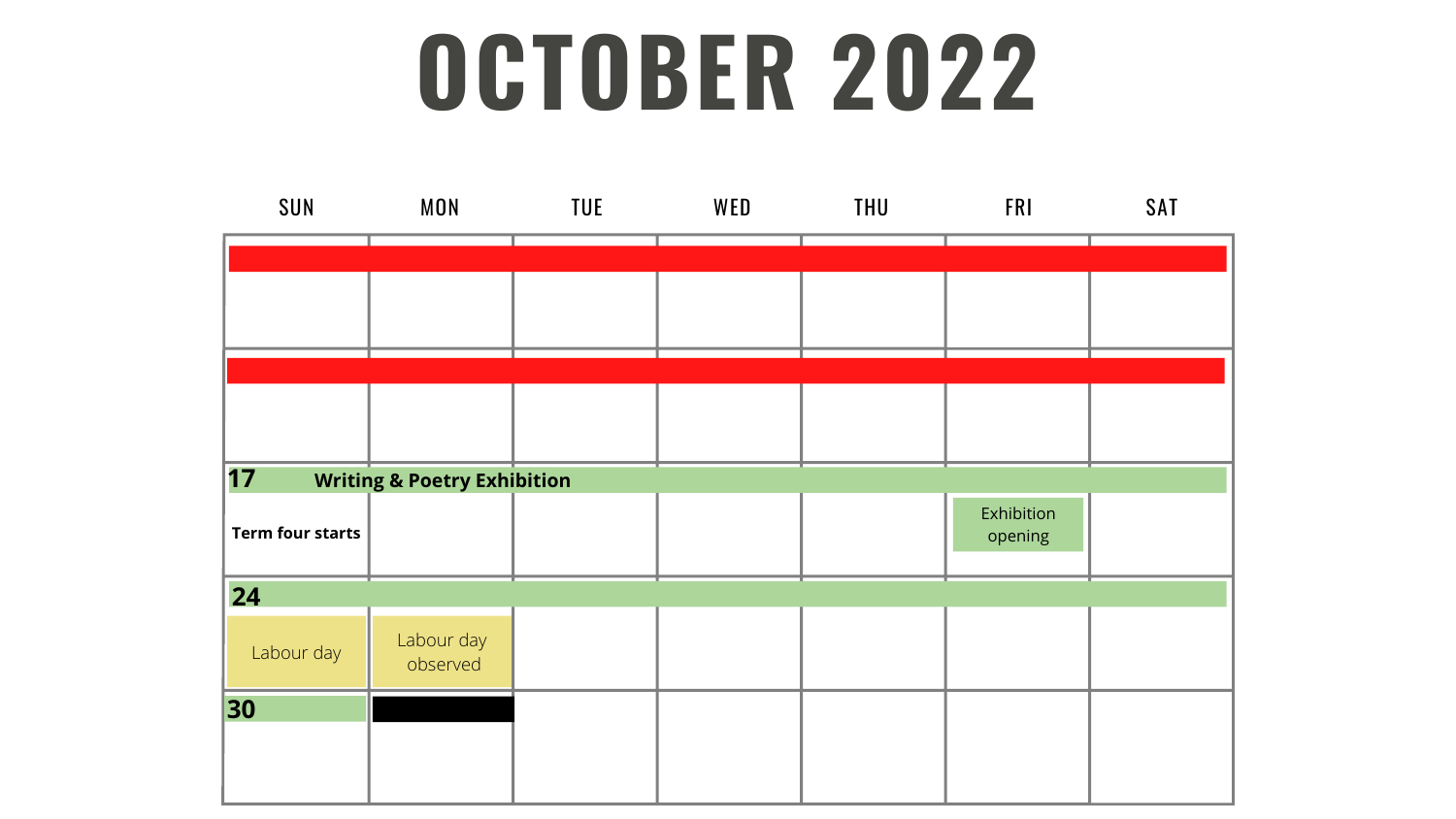## **NOVEMBER 2022**

| SUN | <b>MON</b>                     | TUE                                  | WED                                  | <b>THU</b> | <b>FRI</b> | <b>SAT</b> |
|-----|--------------------------------|--------------------------------------|--------------------------------------|------------|------------|------------|
|     |                                |                                      | Toi Ora Artists Highlight Exhibition |            |            |            |
|     |                                |                                      |                                      |            |            |            |
|     |                                |                                      |                                      |            |            |            |
|     |                                | <b>Print Making Class Exhibition</b> |                                      |            |            |            |
|     |                                |                                      | Exhibition<br>opening                |            |            |            |
|     |                                |                                      |                                      |            |            |            |
|     |                                |                                      |                                      |            |            |            |
|     |                                |                                      |                                      |            |            |            |
|     | <b>Painting Now Exhibition</b> |                                      |                                      |            |            |            |
|     | Exhibition<br>opening          |                                      |                                      |            |            |            |
|     |                                |                                      |                                      |            |            |            |
|     |                                |                                      |                                      |            |            |            |
|     |                                |                                      |                                      |            |            |            |